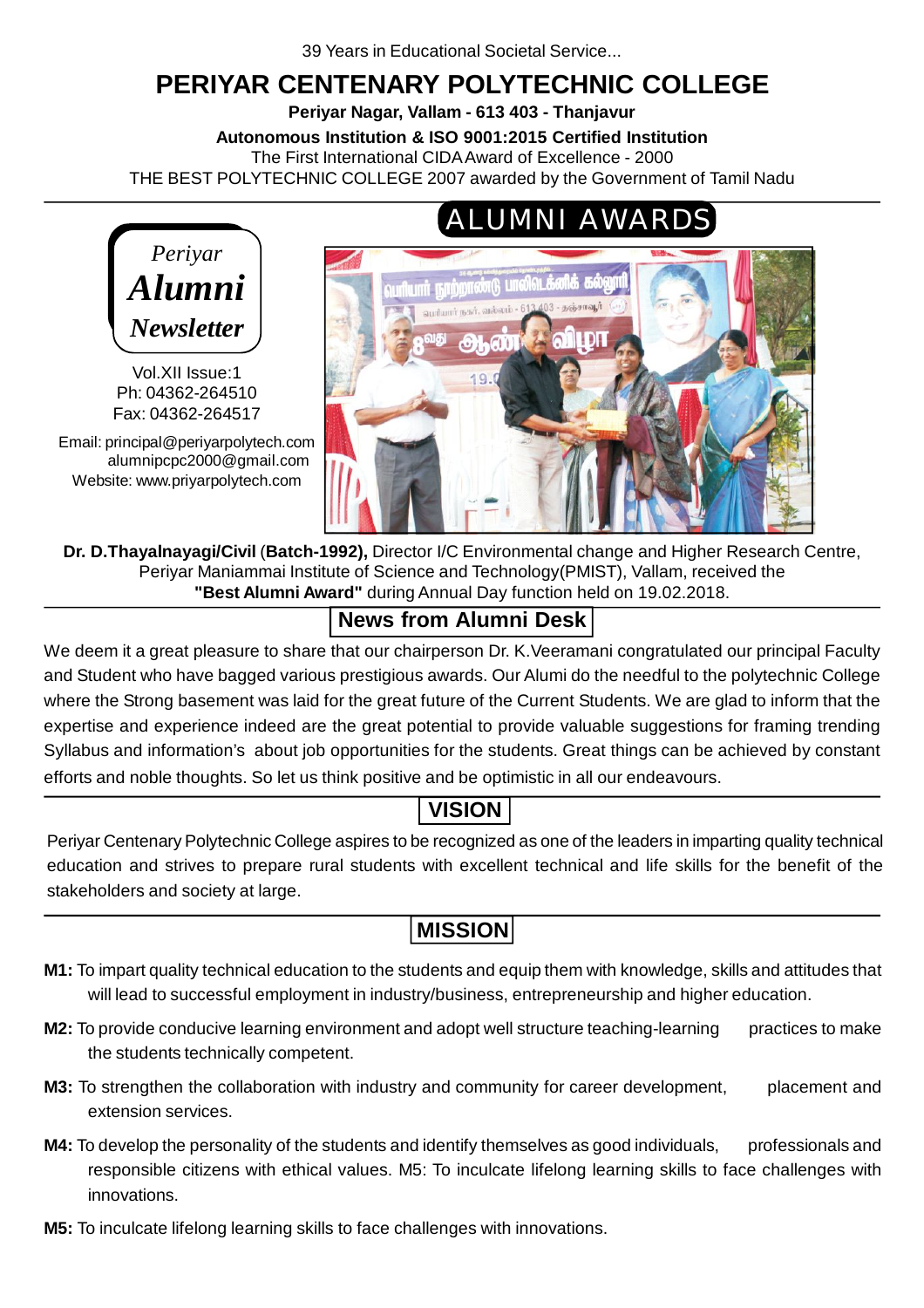#### **Alumni Vallam Chapter**

Alumni Association meeting is organised at Vallam, Chennai and Singapore to create a platform for our former students to mingle and exchange their technical skills for the benefit of our college and our students

#### **Alumni at our Institution**

In our polytechnic College totally 17 alumni are working in various positions Ms.P.Usharani Sr Lect ECE has completed 28 years of her service and Ms. V.Anbuselvi Skilled Asst./ Mech received. the Best Non-Teaching Staff Award in the Annual Day Function on 19.02.2018.

### **AWARDS**

Our college has bagged the following awards which are the embodiment of determination and hard work through the team work They are also marks of our success in our journey towards the path of excellence.

### **CANADA INDIA INSTITUTIONAL CO-OPERATION PROJECT(CIICP)**

- Our Principal received the "Best Performing Polytechnic College Award" of CIICP.
- Award received from Mr.Sunil Paliwal, Principal Secretary to Govt. Higher Education Department and Dr. R.Palaniswamy, I.A.S., Commissioner of Technical Education & Chief Implementation Officer in the 19th State Implementation Committee (SIC) Meeting held at Directorate of Technical Education(DOTE), Chennai on 22.11.17.

Our Chairperson Dr. K.Veeramani appreciated our Principal and team members for receiving the "Best Performing Polytechnic College Award of Canada India Institutional Co-operation Project(CIICP) in the 19th State Implementation Committee(SIC) Meeting held at DOTE on 22.11.2017.

Our Chairperson Dr. K.Veeramani appreciated our Principal and team members for receiving the "Best Vocational Training Provider Award 2017" from Assocham (The Associated Chambers of Commerce and industry of India), New Delhi for the effective Implementation of the Community College.

Our Chairperson appreciated Mr.G.Rajaraman, HOD/EEE For receiving the "ISTE Arutchelvar Dr.N.Mahalingam "Best Polytechnic Teacher Award" at Saint Kits College of Engineering, Kerala on 28.01.18.

Our Chairperson appreciated Selvan A.Vigneshwaran, III/Mech. and Selvan M.S.Akilash Kumar, III/ECE receiving the "Best ISTE Studen Award" at Thiagarajar Polytechnic College, Salem on 19.01.18.

## **ISTE NATIONAL LEVEL PAPER PRESENTATION**

Our students and faculty members presented papers at Saintgits Engineering College, Kerala on 27.01.18 to 29.01.18.

#### **PROJECT AWARD - STATE LEVEL**

Our ECE students D.Arunkumar & P.Elangovan received The State Level Best Project Award at Ramakrishna Mission Polytechnic College on 29.07.17.

## **PROJECT WINNERS–NATIONAL LEVEL**

K.Aravindth & S.Parthasarathy, III Mech. received I Prize in National Level Projects Competition held at Annapoorana Engineering College, Salem for "Design and Fabrication of Manually Operated Floor Cleaning Machine" project on 22.12.17 & 23.12.17.

## **PERIYAR TECHNO MEET - STATE LEVEL**

State level technical paper presentation was organised on 30.08.17. Students from various Polytechnic colleges presented papers and awarded I, II and III prizes(Rs.1000,Rs.750 and Rs.500) for each department.